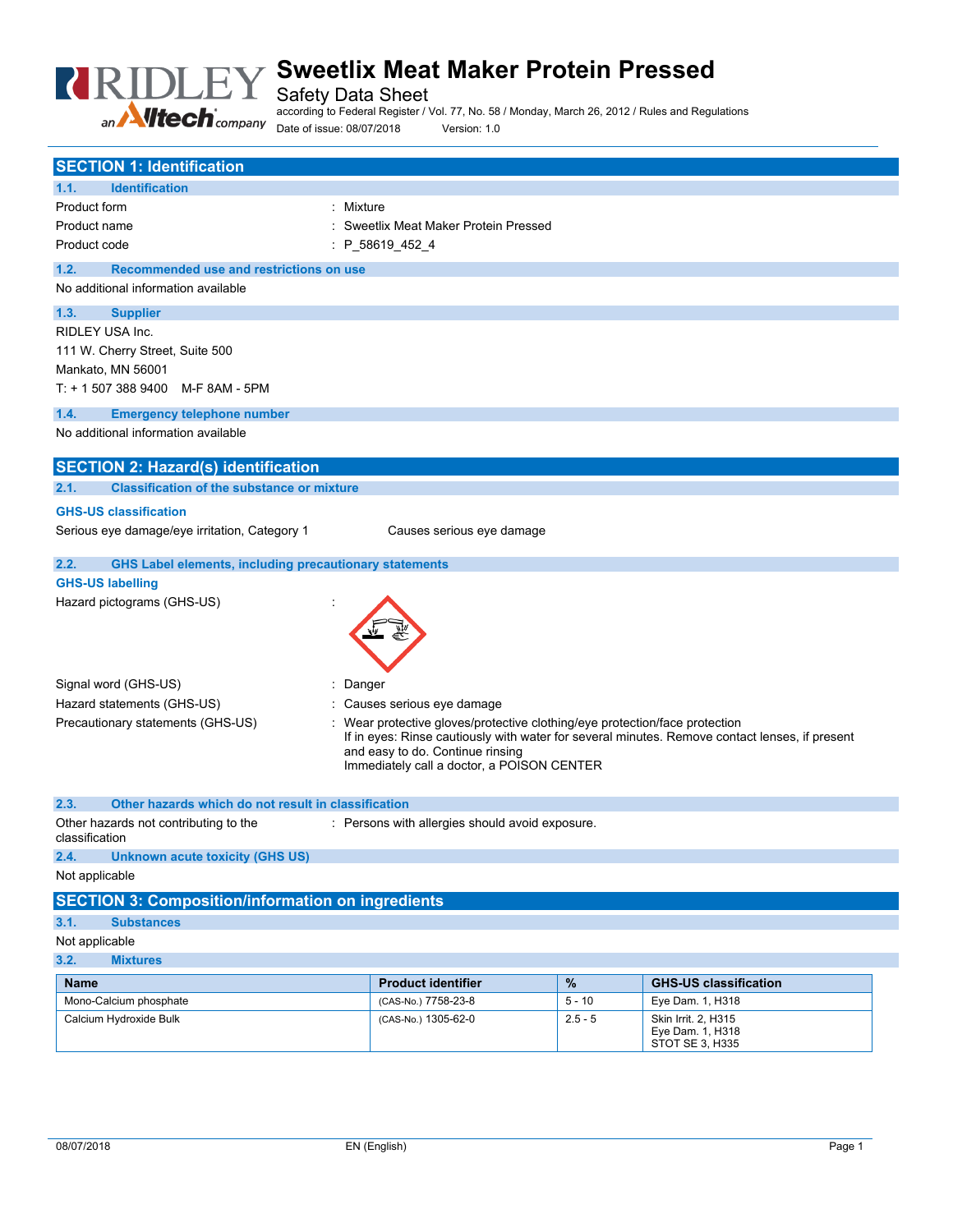Safety Data Sheet

according to Federal Register / Vol. 77, No. 58 / Monday, March 26, 2012 / Rules and Regulations

## Full text of hazard classes and H-statements : see section 16

| <b>SECTION 4: First-aid measures</b>                                        |                                                                                                                                                              |
|-----------------------------------------------------------------------------|--------------------------------------------------------------------------------------------------------------------------------------------------------------|
| <b>Description of first aid measures</b><br>4.1.                            |                                                                                                                                                              |
| First-aid measures after inhalation                                         | : Remove person to fresh air and keep comfortable for breathing.                                                                                             |
| First-aid measures after skin contact                                       | : Wash skin with plenty of water.                                                                                                                            |
| First-aid measures after eve contact                                        | : Rinse cautiously with water for several minutes. Remove contact lenses, if present and easy to<br>do. Continue rinsing. Call a physician immediately.      |
| First-aid measures after ingestion                                          | : Call a poison center or a doctor if you feel unwell.                                                                                                       |
| 4.2.<br>Most important symptoms and effects (acute and delayed)             |                                                                                                                                                              |
| Symptoms/effects after eye contact                                          | : Serious damage to eyes.                                                                                                                                    |
| 4.3.<br>Immediate medical attention and special treatment, if necessary     |                                                                                                                                                              |
| Treat symptomatically.                                                      |                                                                                                                                                              |
| <b>SECTION 5: Fire-fighting measures</b>                                    |                                                                                                                                                              |
| Suitable (and unsuitable) extinguishing media<br>5.1.                       |                                                                                                                                                              |
| Suitable extinguishing media                                                | : Water spray. Dry powder. Foam.                                                                                                                             |
| 5.2.<br>Specific hazards arising from the chemical                          |                                                                                                                                                              |
| Reactivity                                                                  | : The product is non-reactive under normal conditions of use, storage and transport.                                                                         |
| Special protective equipment and precautions for fire-fighters<br>5.3.      |                                                                                                                                                              |
| Protection during firefighting                                              | : Do not attempt to take action without suitable protective equipment. Self-contained breathing<br>apparatus. Complete protective clothing.                  |
| <b>SECTION 6: Accidental release measures</b>                               |                                                                                                                                                              |
| Personal precautions, protective equipment and emergency procedures<br>6.1. |                                                                                                                                                              |
| 6.1.1.<br>For non-emergency personnel                                       |                                                                                                                                                              |
| <b>Emergency procedures</b>                                                 | : Ventilate spillage area. Avoid contact with skin and eyes.                                                                                                 |
| 6.1.2.<br>For emergency responders                                          |                                                                                                                                                              |
| Protective equipment                                                        | Do not attempt to take action without suitable protective equipment. For further information<br>refer to section 8: "Exposure controls/personal protection". |
| <b>Environmental precautions</b><br>6.2.                                    |                                                                                                                                                              |
| Avoid release to the environment.                                           |                                                                                                                                                              |
| 6.3.<br>Methods and material for containment and cleaning up                |                                                                                                                                                              |
| Methods for cleaning up                                                     | : Mechanically recover the product.                                                                                                                          |
| Other information                                                           | : Dispose of materials or solid residues at an authorized site.                                                                                              |
| <b>Reference to other sections</b><br>6.4.                                  |                                                                                                                                                              |
| For further information refer to section 13.                                |                                                                                                                                                              |
| <b>SECTION 7: Handling and storage</b>                                      |                                                                                                                                                              |
| <b>Precautions for safe handling</b><br>7.1.                                |                                                                                                                                                              |
| Precautions for safe handling                                               | Ensure good ventilation of the work station. Avoid contact with skin and eyes. Wear personal<br>protective equipment.                                        |
| Hygiene measures                                                            | : Do not eat, drink or smoke when using this product. Always wash hands after handling the<br>product.                                                       |
| 7.2.<br>Conditions for safe storage, including any incompatibilities        |                                                                                                                                                              |
| Storage conditions                                                          | : Store in a well-ventilated place. Keep cool.                                                                                                               |
| <b>SECTION 8: Exposure controls/personal protection</b>                     |                                                                                                                                                              |
| 8.1.<br><b>Control parameters</b>                                           |                                                                                                                                                              |
| Mono-Calcium phosphate (7758-23-8)<br>Not applicable                        |                                                                                                                                                              |
|                                                                             |                                                                                                                                                              |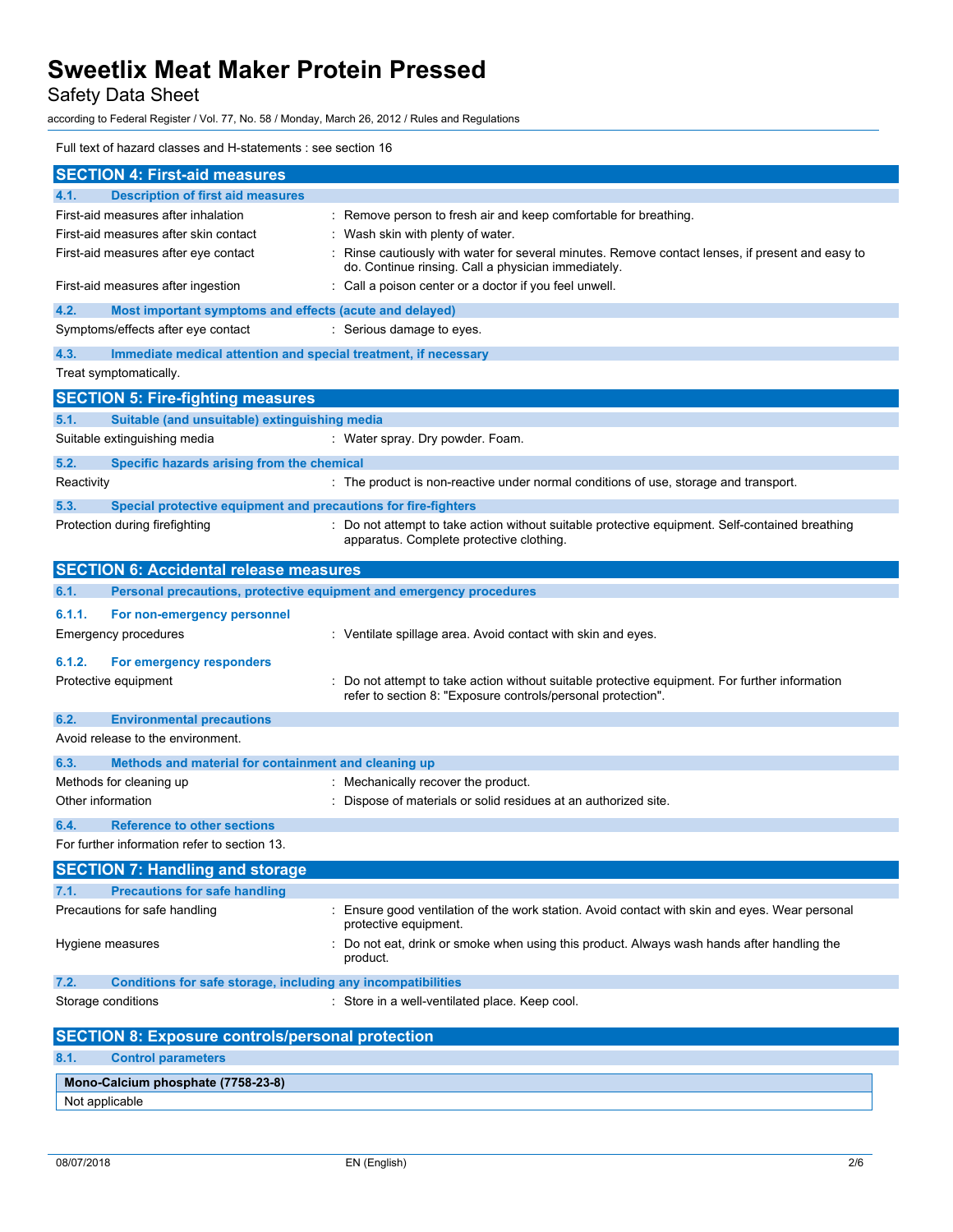## Safety Data Sheet

according to Federal Register / Vol. 77, No. 58 / Monday, March 26, 2012 / Rules and Regulations

| Calcium Hydroxide Bulk (1305-62-0) |                                |                      |
|------------------------------------|--------------------------------|----------------------|
| <b>ACGIH</b>                       | Local name                     | Calcium hydroxide    |
| <b>ACGIH</b>                       | ACGIH TWA (mg/m <sup>3</sup> ) | $5 \text{ mg/m}^3$   |
| <b>ACGIH</b>                       | Remark (ACGIH)                 | Eye, URT, & skin irr |

## **8.2. Appropriate engineering controls**

Appropriate engineering controls : Ensure good ventilation of the work station. Environmental exposure controls : Avoid release to the aquatic environment.

## **8.3. Individual protection measures/Personal protective equipment**

### **Hand protection:**

Protective gloves

#### **Eye protection:**

Safety glasses

### **Skin and body protection:**

Wear suitable protective clothing

### **Respiratory protection:**

In case of insufficient ventilation, wear suitable respiratory equipment

### **Other information:**

Persons with allergies should avoid exposure.

| <b>SECTION 9: Physical and chemical properties</b>            |                     |
|---------------------------------------------------------------|---------------------|
| Information on basic physical and chemical properties<br>9.1. |                     |
| Physical state                                                | : Solid             |
| Colour                                                        | No data available   |
| Odour                                                         | : No data available |
| Odour threshold                                               | : No data available |
| рH                                                            | : No data available |
| Melting point                                                 | No data available   |
| Freezing point                                                | Not applicable      |
| Boiling point                                                 | No data available   |
| Flash point                                                   | Not applicable      |
| Relative evaporation rate (butylacetate=1)                    | No data available   |
| Flammability (solid, gas)                                     | : Non flammable.    |
| Vapour pressure                                               | No data available   |
| Relative vapour density at 20 °C                              | : No data available |
| Relative density                                              | : Not applicable    |
| Solubility                                                    | : No data available |
| Log Pow                                                       | : No data available |
| Auto-ignition temperature                                     | : Not applicable    |
| Decomposition temperature                                     | No data available   |
| Viscosity, kinematic                                          | : No data available |
| Viscosity, dynamic                                            | No data available   |
| <b>Explosive limits</b>                                       | Not applicable      |
| <b>Explosive properties</b>                                   | : No data available |
| Oxidising properties                                          | : No data available |
| <b>Other information</b><br>9.2.                              |                     |
| No additional information available                           |                     |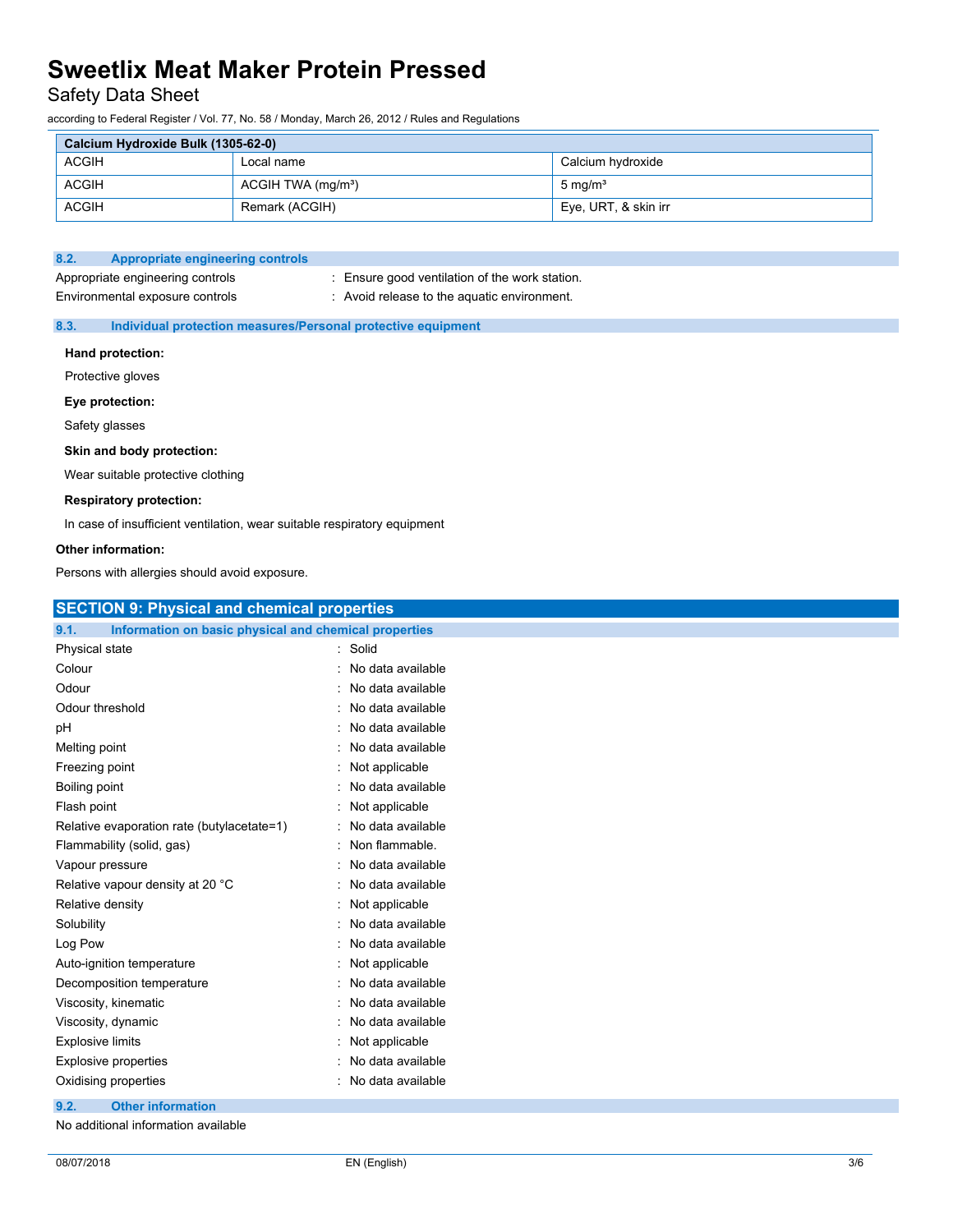Safety Data Sheet

according to Federal Register / Vol. 77, No. 58 / Monday, March 26, 2012 / Rules and Regulations

| <b>SECTION 10: Stability and reactivity</b>                                        |                                                                                                                            |
|------------------------------------------------------------------------------------|----------------------------------------------------------------------------------------------------------------------------|
| 10.1.<br><b>Reactivity</b>                                                         |                                                                                                                            |
| The product is non-reactive under normal conditions of use, storage and transport. |                                                                                                                            |
|                                                                                    |                                                                                                                            |
| 10.2.<br><b>Chemical stability</b>                                                 |                                                                                                                            |
| Stable under normal conditions.                                                    |                                                                                                                            |
| 10.3.<br><b>Possibility of hazardous reactions</b>                                 |                                                                                                                            |
| No dangerous reactions known under normal conditions of use.                       |                                                                                                                            |
| 10.4.<br><b>Conditions to avoid</b>                                                |                                                                                                                            |
| None under recommended storage and handling conditions (see section 7).            |                                                                                                                            |
| 10.5.<br><b>Incompatible materials</b>                                             |                                                                                                                            |
| No additional information available                                                |                                                                                                                            |
| 10.6.<br><b>Hazardous decomposition products</b>                                   |                                                                                                                            |
|                                                                                    | Under normal conditions of storage and use, hazardous decomposition products should not be produced.                       |
| <b>SECTION 11: Toxicological information</b>                                       |                                                                                                                            |
|                                                                                    |                                                                                                                            |
| 11.1.<br>Information on toxicological effects                                      |                                                                                                                            |
| Acute toxicity (oral)                                                              | : Not classified                                                                                                           |
| Acute toxicity (dermal)                                                            | Not classified                                                                                                             |
| Acute toxicity (inhalation)                                                        | : Not classified                                                                                                           |
| Mono-Calcium phosphate (7758-23-8)                                                 |                                                                                                                            |
| LD50 oral rat                                                                      | 17500 mg/kg (Rat; Literature)                                                                                              |
| LD50 dermal rabbit                                                                 | > 2000 mg/kg (Rabbit; Literature)                                                                                          |
| ATE US (oral)                                                                      | 17500 mg/kg bodyweight                                                                                                     |
| Calcium Hydroxide Bulk (1305-62-0)                                                 |                                                                                                                            |
| LD50 dermal rabbit                                                                 | > 2500 mg/kg bodyweight (Rabbit; Experimental value; OECD 402: Acute Dermal Toxicity)                                      |
| Skin corrosion/irritation                                                          | Not classified                                                                                                             |
| Serious eye damage/irritation                                                      | Causes serious eye damage.                                                                                                 |
| Respiratory or skin sensitisation                                                  | Not classified                                                                                                             |
| Germ cell mutagenicity                                                             | Not classified                                                                                                             |
| Carcinogenicity                                                                    | Not classified                                                                                                             |
| Reproductive toxicity                                                              | : Not classified                                                                                                           |
| STOT-single exposure                                                               | : Not classified                                                                                                           |
|                                                                                    |                                                                                                                            |
| Calcium Hydroxide Bulk (1305-62-0)                                                 |                                                                                                                            |
| STOT-single exposure                                                               | May cause respiratory irritation.                                                                                          |
| STOT-repeated exposure                                                             | : Not classified                                                                                                           |
| Aspiration hazard                                                                  | Not classified                                                                                                             |
| Viscosity, kinematic                                                               | No data available                                                                                                          |
| Symptoms/effects after eye contact                                                 | : Serious damage to eyes.                                                                                                  |
| <b>SECTION 12: Ecological information</b>                                          |                                                                                                                            |
| 12.1.<br><b>Toxicity</b>                                                           |                                                                                                                            |
| Ecology - general                                                                  | : The product is not considered harmful to aquatic organisms nor to cause long-term adverse<br>effects in the environment. |
| 12.2.<br><b>Persistence and degradability</b>                                      |                                                                                                                            |
| No additional information available                                                |                                                                                                                            |
| 12.3.<br><b>Bioaccumulative potential</b>                                          |                                                                                                                            |
| No additional information available                                                |                                                                                                                            |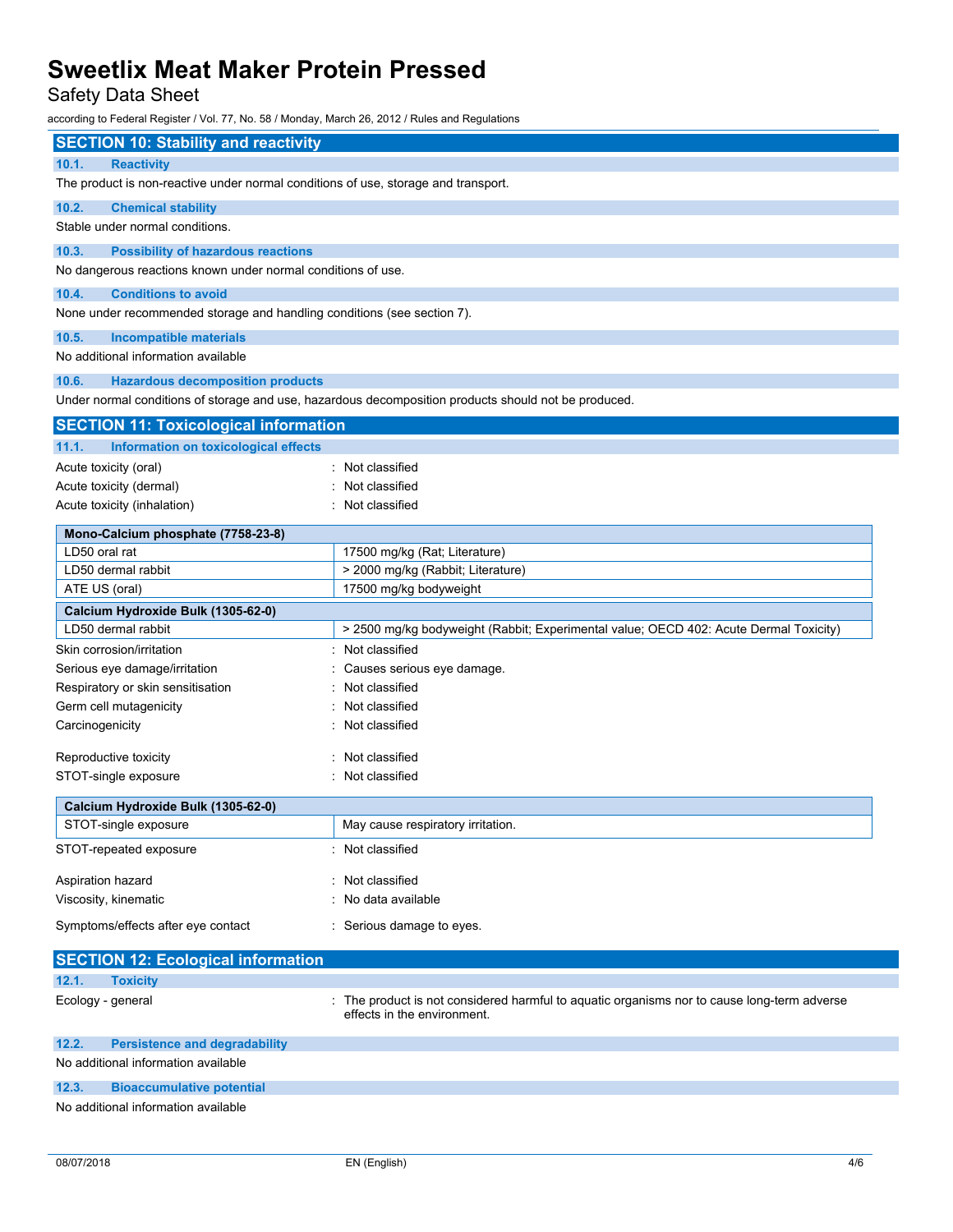## Safety Data Sheet

according to Federal Register / Vol. 77, No. 58 / Monday, March 26, 2012 / Rules and Regulations

#### **12.4. Mobility in soil**

No additional information available

## **12.5. Other adverse effects**

No additional information available

| <b>SECTION 13: Disposal considerations</b>                          |                                                                                                          |
|---------------------------------------------------------------------|----------------------------------------------------------------------------------------------------------|
| 13.1.<br><b>Disposal methods</b>                                    |                                                                                                          |
| Waste treatment methods                                             | : Dispose of contents/container in accordance with local/regional/national/international<br>regulations. |
| <b>SECTION 14: Transport information</b>                            |                                                                                                          |
| <b>Department of Transportation (DOT)</b><br>In accordance with DOT |                                                                                                          |
| Not applicable                                                      |                                                                                                          |
| <b>Transportation of Dangerous Goods</b>                            |                                                                                                          |
| Not applicable                                                      |                                                                                                          |
| <b>Transport by sea</b>                                             |                                                                                                          |
| Not applicable                                                      |                                                                                                          |

#### **Air transport**

Not applicable

## **SECTION 15: Regulatory information**

**15.1. US Federal regulations**

**Mono-Calcium phosphate (7758-23-8)**

Listed on the United States TSCA (Toxic Substances Control Act) inventory

## **Calcium Hydroxide Bulk (1305-62-0)**

Listed on the United States TSCA (Toxic Substances Control Act) inventory

#### **15.2. International regulations**

#### **CANADA**

#### **Mono-Calcium phosphate (7758-23-8)**

Listed on the Canadian DSL (Domestic Substances List)

#### **EU-Regulations**

No additional information available

## No additional information available

**National regulations**

### **15.3. US State regulations**

California Proposition 65 - This product does not contain any substances known to the state of California to cause cancer, developmental and/or reproductive harm

| Component                         | State or local regulations                                 |
|-----------------------------------|------------------------------------------------------------|
| Calcium Hydroxide Bulk(1305-62-0) | U.S. - New Jersey - Right to Know Hazardous Substance List |